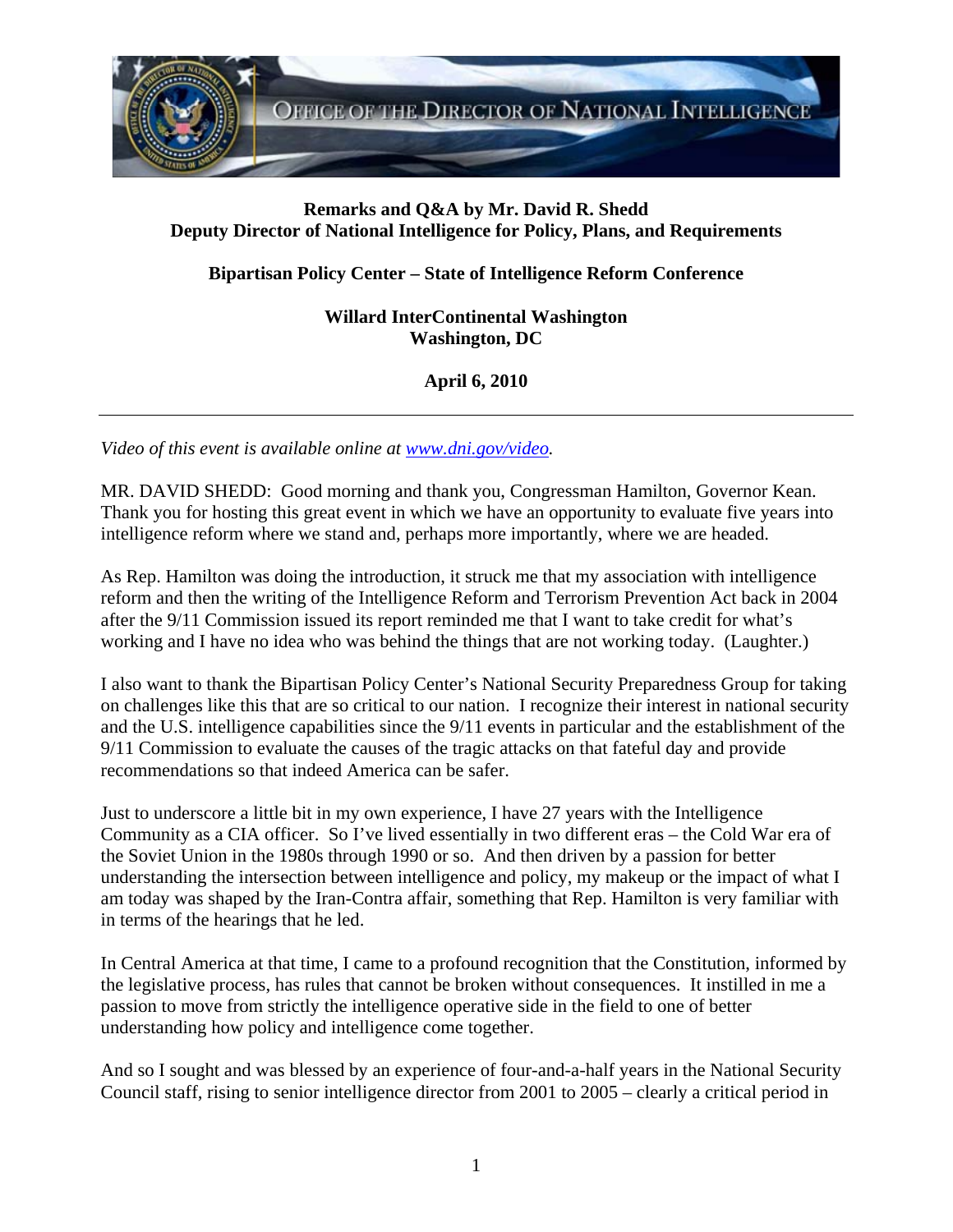our history. The unfolding history of intelligence is in fact exactly that – an unfolding history that I will term as evolutionary vice revolutionary. Our nation has struggled to identify what it wants from intelligence.

Over the 60 years of this evolutionary process, the process of granting the DCI – at the time, the Director of Central Intelligence – greater authorities has been something that has meandered from public debate to Congress and to the Executive Branch trying to figure that out. The fact is we have wrestled for decades with what the centralized leadership of the Intelligence Community should look like.

I would add that to a large extent, it is a history wherein change, reforms and improved oversight grew out of adversity and self-examination. In other words, it's during the bad times that in fact the Intelligence Community changes and is driven to consider where it should go. You have the Pike-Church committees in response to CIA domestic abuses that led to congressional oversight committees being established both in the House and the Senate.

You have what I've already referred to – the Iran-Contra affair. That led to a profound impact on how covert action is reviewed and how oversight is provided for it. The importance of its integration to the president's foreign policy objectives has only increased since the 9/11 events. I would argue that covert action today is even more complex than it was during the Cold War period. And I will let Director Blair address that in more detail.

And then of course the 9/11 failure – the failure to integrate foreign and domestic information. Concurrently or very shortly after the 9/11 Commission report, you have Judge Lawrence Silberman and Senator Chuck Robb issuing their report on the intelligence failure in Iraq – the inadequate collection and explicitly poor analytic tradecraft on the weapons of mass destruction that never were. The WMD Commission five years ago made 74 recommendations and President Bush accepted 70 of those 74 recommendations, of which the vast majority were given to Director Negroponte and Principal Deputy Mike Hayden to execute.

There were three fundamental reasons behind the creation of the Director of National Intelligence. I would submit it is the need to improve intelligence and the intelligence sharing that must take place. Secondly, a judgment that the job of DCI – Director of Central Intelligence – was in fact too big given the demands of also managing an organization to which I still belong, the Central Intelligence Agency, and its complexities. And finally, integrating the foreign and domestic intelligence or information acquired could not fall to a DCI who at least in the mind's eye of our nation spent most of his time running a CIA which had a history of abuses inside the United States. Those I would submit are the three reasons for the creation of a DNI. Understanding those three reasons will in fact, I think, through the discussions of the two panels – "Are We Safer Today?" and "Where Is The DNI Going?" – help inform where we look and where we go over the next five years.

So that brings us to the Intelligence Reform and Terrorism Prevention Act of 2004. The IRTPA – and allow me that acronym now throughout the rest, but that's what it means – it sought to create the conditions for a more collaborative, more integrated Intelligence Community under a Director of National Intelligence to improve intelligence delivered to the president, the National Security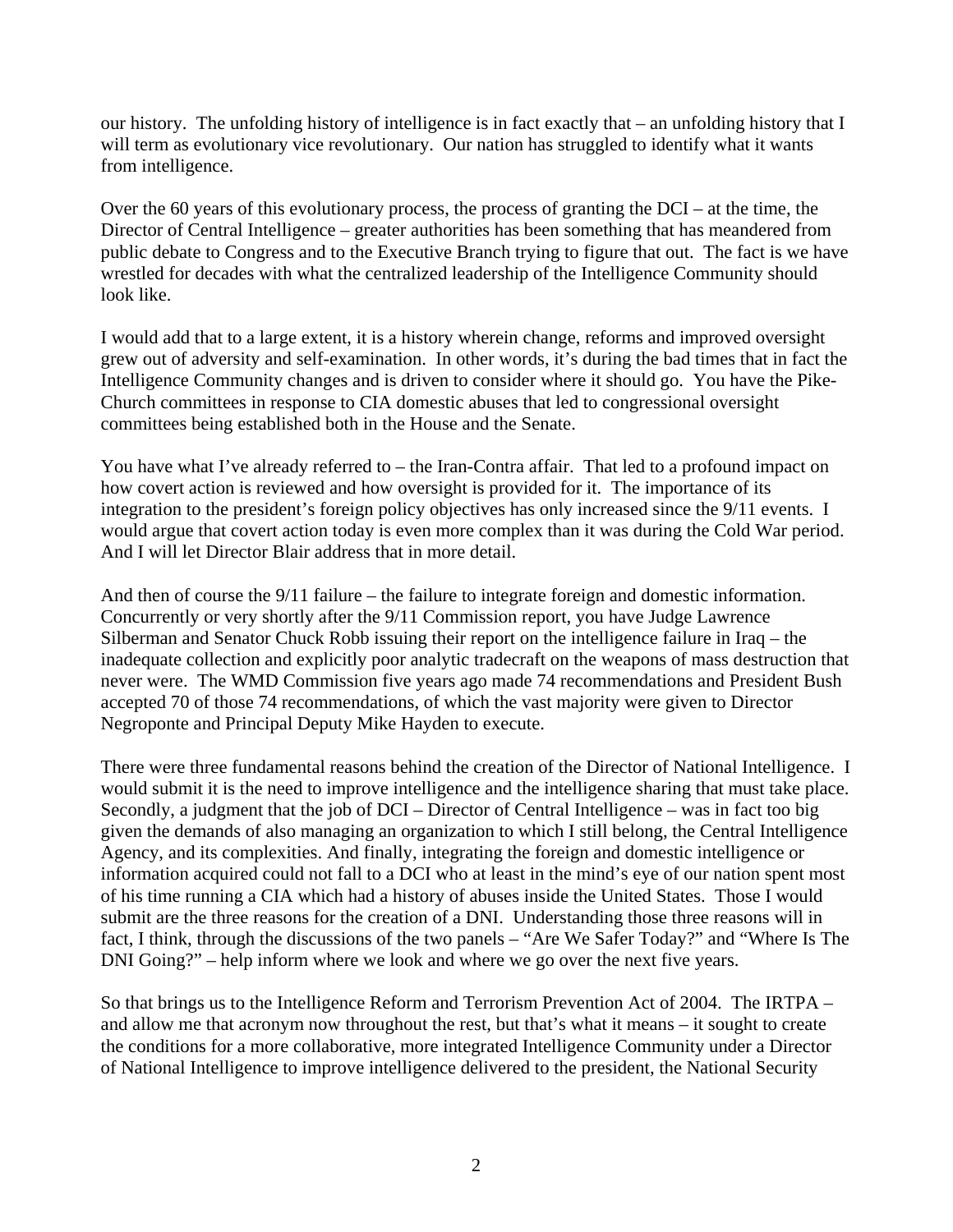Council, the Congress, combatant commanders and warfighters and to our state, local and tribal law enforcement elements.

Information sharing balanced with demonstrated mission need was set out as the core of this improved collaborative model within the IRTPA. What did IRTPA not do? IRTPA rejected out of hand the creation of a Department of Intelligence, considered to be a bridge too far in a time of war. So what it maintained was an awkward federated model of 16 – at the time of the passage of the act, 15; DEA was added after the act – 16 IC elements today with all but one reporting as a dual report to a department head. Only one, the Director of Central Intelligence Agency, reports to the DNI and there's controversy today as to what that even means.

So IRTPA, as much legislation usually is, was imperfect at the outset. What it did was create tensions. It created tensions in which that gave the DNI department-like responsibilities, some expanded budget, personnel, tasking and acquisition authorities, but also made clear that the DNI could not abrogate the authorities of any other Department head. Does it play out clearly in your mind where the tension rests then? As a result, the DNI by design straddles everyone else's turf.

In fact, given the structure of the Intelligence Community's ambiguities in the IRTPA, it reinforced to some degree what savvy DCIs in the past recognized. Personal relationships and trust among the leaders are more important to successful collaboration than just words in statute or in executive orders signed by the president. Therefore, the Intelligence Reform and Terrorism Prevention Act of 2004 model requires a successful DNI to rely very heavily on the personal and visible support of the president, strong personal relationships with his colleagues in the Cabinet and among Hill members.

Here is what I summarize as the core challenge emerging out of the Intelligence Reform Act. That core challenge for the Director of National Intelligence is, going back to 2004, there were in fact very different views and I would argue remain very different views on how the Intelligence Community should operate.

Much has been said that what applies for the Intelligence Community in the creation of the DNI is the Goldwater-Nichols Act. For those who don't know what Goldwater-Nichols is, it was the law that eventually created in DOD jointness or joint duty and what is often referred as the color purple. I'll let Mike McConnell and others who have lived that part explain it in more detail perhaps on the panel.

But here's the problem. The tension lies in that while that was given to a Secretary of Defense, there was no Secretary of Intelligence in which in an operational way, he could execute this model of a Goldwater-Nichols approach. So the real questions are: Is the DNI able to in this model: Implement information sharing? Drive the integration of foreign and domestic information? Allocate intelligence expenditures against the highest future challenges of our nation? And continue to enhance analytic tradecraft? I personally believe he can.

Let me digress with a little story. It's a story taken out of Genesis in the Bible, chapter 32. And there is a would-be patriarch – not a patriarch at that time – Jacob, who is about to reconcile with his brother Esau. And the night before, in that chapter, the story goes that a stranger shows up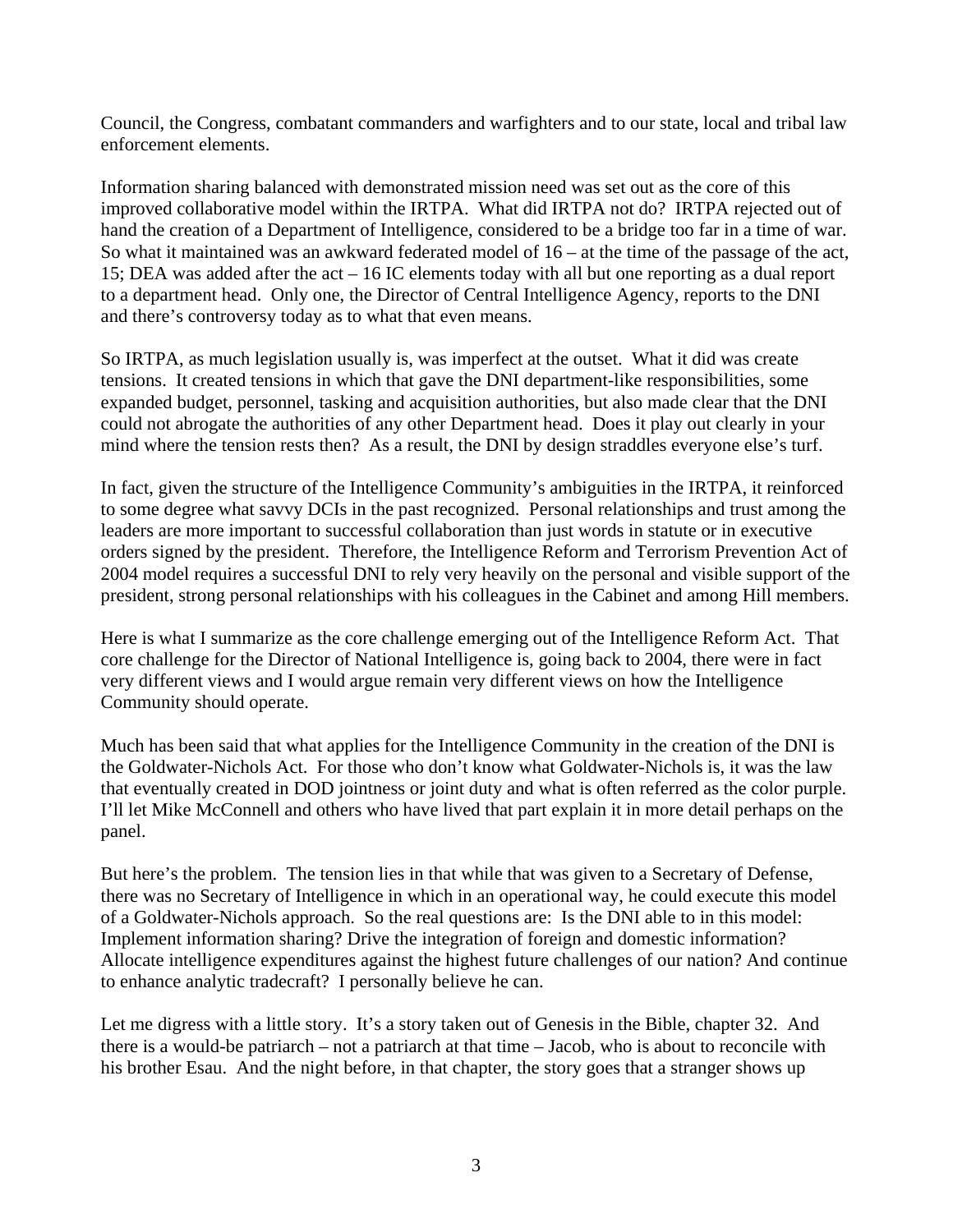where his camp is. That stranger wrestles with Jacob – not for an hour, not for two hours – wrestles all night long.

Jacob holds on to this unknown stranger – an angel of God. And in that wrestling match that goes on, it is Jacob who pleads for a blessing. He says, don't let me go till I receive a blessing. And so all throughout the night, the wrestling match goes on. Finally, he receives that blessing and the rest is history in terms of Abraham, Isaac, Jacob.

I tell that story only because it reminds me of the wrestling match that's going on here with intelligence reform. It's one in where there is not a clear blessing over what it should look like. There are natural and at times unnatural tensions in the system, as they say. And so I invite you now to think with me about several of the assumptions about intelligence reform and really raise some questions.

I was being kidded earlier in the morning with some coffee that I'm in the worst position because I get to open. I don't think so  $-1$ 'm actually in the best position because what I'm saying now or any questions that you have that I can't answer, I can say, Denny Blair will answer them later or the panel will take them on. (Laughter.) So my assumptions will also be tied to questions that I think are worth pursuing, whether in this forum or separately. I have five of them.

The assumption: The Intelligence Reform and Terrorism Prevention Act, as I've pointed out, was imperfect. Statutes, by definition, are a kludge of compromises, but in fact, we need to work collectively to implement it. Assumption: The Director of National Intelligence is here to stay – I hope all my Intelligence Community colleagues are hearing that. The DNI is here to stay. So then the question is, how do we improve the DNI's effectiveness in this model and related to that, do other components in the Intelligence Community truly understand what it takes to have an effective DNI and are they prepared to support him?

Second assumption: The role of the DNI is evolving. Simply look at the 60-plus years of intelligence since the National Security Act of 1947. I mean, I'm struck by – I joined the Intelligence Community through CIA in 1983, a mere nine years after President Nixon gave a DCI the authority to bring the budgets together of the Intelligence Community, in 1974. So here's my question to the assumption: The assumption is the role of the DNI is evolving. The question then becomes are the arrows pointed in the right direction in giving the president and the nation the capabilities required against the adversaries of the  $21<sup>st</sup>$  century?

Third assumption: The DNI is given significant responsibilities in the Intelligence Reform and Terrorism Prevention Act, both as principal intelligence advisor to the President and the National Security Council and so forth, as well as the management of the Intelligence Community of 16 organizations – 17 including the office of the DNI. The question: Does the DNI have the necessary tools to meet both these requirements, that is, provide a more integrated product for that user base of intelligence to inform decision-making?

I would argue that, in a post-9/11 environment, that the user base has increased dramatically, right down to the war-fighter in the Humvee, and to state, local, tribal law enforcement entities, of which there are 18,000 inside the United States.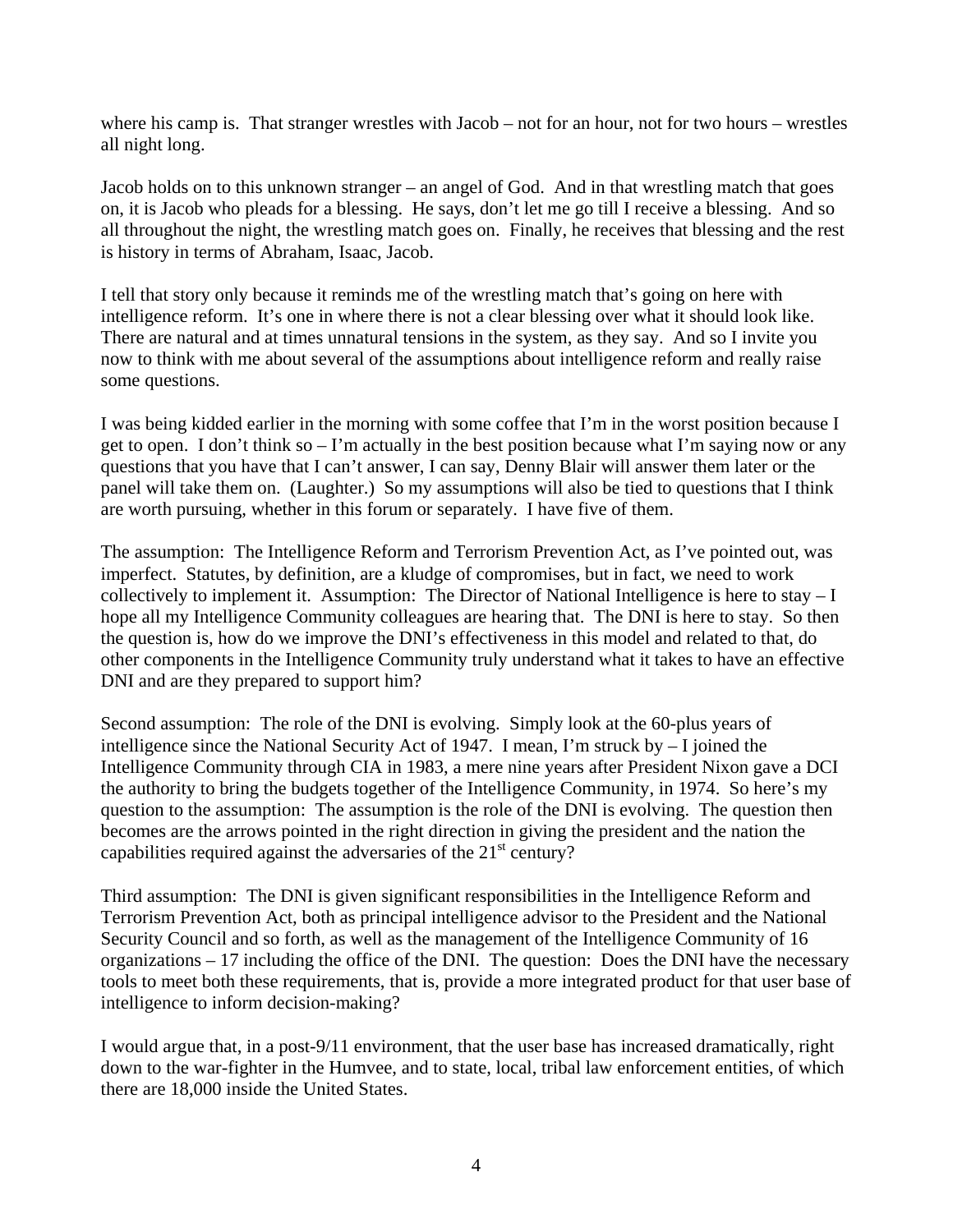Fourthly, the IC consists of approximately 100,000 personnel and approximately a \$50 billion annual budget, not including military intelligence personnel or dollars.

The ODNI – the Office of the Director of National Intelligence – note these numbers – consists of approximately 650 personnel at its core and circa 1,200 in mission-support activities, of which of those 1200 individuals, 600 are in the National Counterterrorism Center. So size it to the total size that he's been asked to do in terms of the size of the DNI, an issue that you hear of often. These numbers, I might add, have been stable in terms of little to no growth for the last three years. The question I have for you, then: Is it not a more effective or appropriate question to ask, is the ODNI carrying out the missions for which it was established, rather than to argue about these small numbers?

Last assumption: In the absence of authority, direction and control over operations, which the Director of National Intelligence does not have, the DNI would seem to require a disproportionate amount of support from the president, his cabinet peers and the Congress in order to effectively carry out or most effectively carry out his job. The question is simply, do you agree with that premise, or with that assumption? If so, can the DNI succeed without that support?

So let me turn, briefly, to the value of having a DNI. Let me throw out the proposition that we shape the argument incorrectly when we say, could a DCI – a Director of Central Intelligence pre-2004 or April 2005, when the Director of National Intelligence opened for business – could a Director of Central Intelligence have carried out this list of things that I'm going to talk about?

The real question for me is would a DCI have done these things? Now, in some instances, perhaps you can still ask the question, could the DCI have done these? But I think a far more logical question is, given what were the DCI's job requirements, would he have spent the time in managing the community the way a DNI can do now? I believe the answer is no.

The flipside of asking that very same question: Is the value-added of a Director of Central Intelligence Agency today freed up to the point that in managing a very complex organization nearly full time is truly value-added, to where we are today?

I would submit yes. See, the DNI is uniquely positioned to focus the power of our Intelligence Community resources against national security challenges. He has that power to bring it together, coalesce it and move out against those challenges. No single IC-element leader today, in my view, is able to do that alone.

But for a Director of National Intelligence, we would not have addressed matters of collective national security importance such as the establishment of IC's strategic intelligence on counterterrorism, counter-proliferation, counterintelligence, the Afghanistan strategy as it pertains to intelligence support to it, Iran, North Korea, among other topical areas. In other words, if you have heard it bandied around there, we're talking about the creation of Mission Managers, managers who look at the capabilities, the shortfalls or gaps to what's required against these very difficult, perplexing goals, in giving the President what he needs.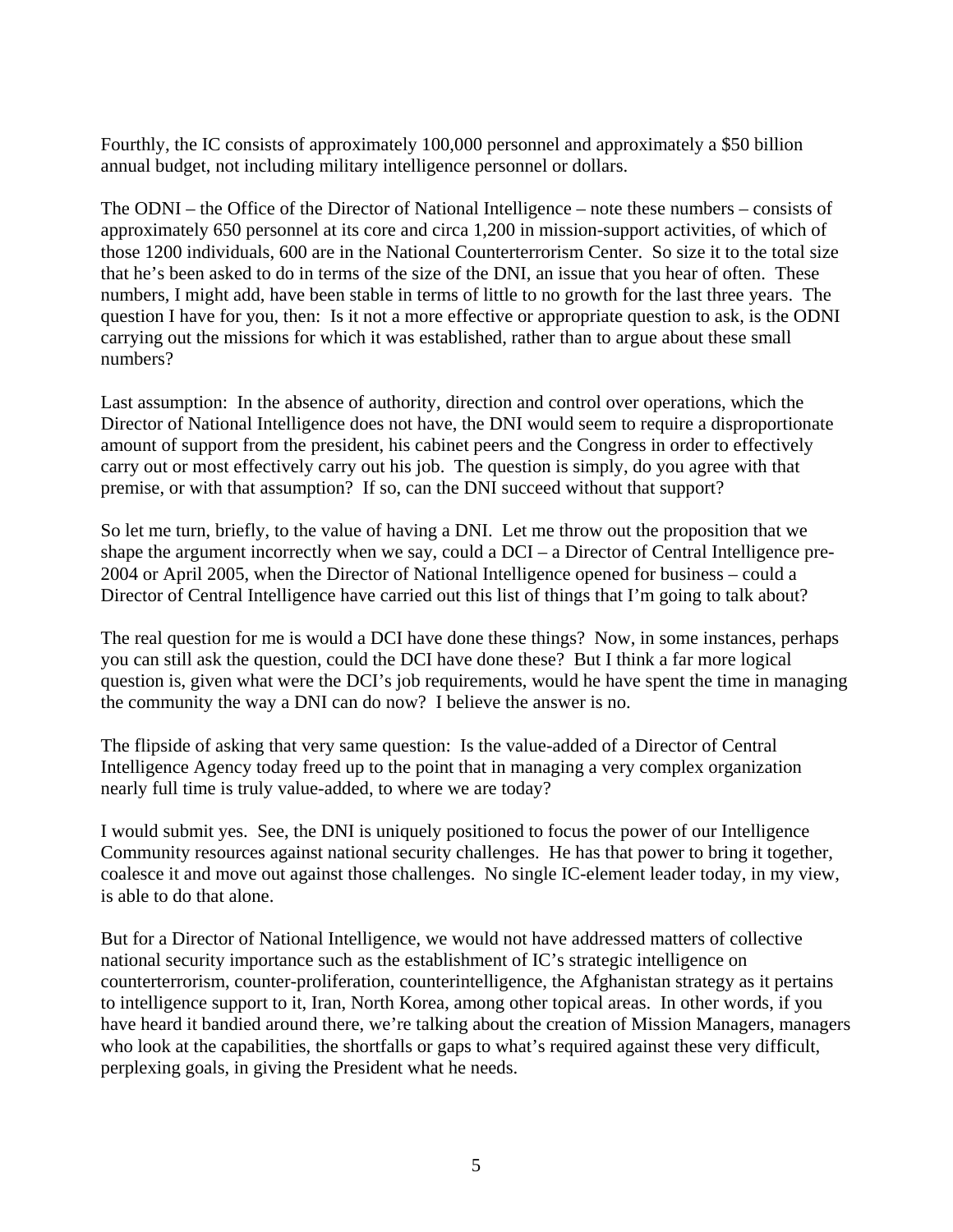I tip my hat to Mike McConnell for the work done in two particular areas that I do not believe, again, a DCI would have emphasized in his daily job. One was the reform of FISA, the Foreign Intelligence Surveillance Act which was dated from 1978. Obviously technology has changed a bit since then – and it took the will and the power of the Congress to bring about what I would call a modernized version of that 1978 act. Secondly, he focused the community and ultimately our nation on the Comprehensive National Cyber Initiative. In those two areas, again, I do not believe that any single agency would have pursued those independently.

What's the value of those three things alone? The value is that they focus mission before and ahead of process. FISA needed to be brought into the  $21<sup>st</sup>$  century; the threats posed by cyber – as you've heard from Director Blair, Director McConnell, Director Negroponte -- are real and they are with us. The establishment of those Mission Managers is another factor that has provided tremendous value as well.

The revision of executive orders, one in particular – Executive Order 12333 – an executive order signed by Ronald Reagan in 1981, was revised and signed by President Bush in July of 2008. Several of my colleagues worked on this with great intensity and with great fervor because what we saw in the modifications of Executive Order 12333 from 1981 to a post-IRTPA was an opportunity to clarify, within the framework of that law, the ambiguities that existed prior to the signature on that amended executive order.

For those who don't know and I believe most of the room knows this, Executive Order 12333 is the notional bible for the Intelligence Community – the lanes in the road, so to speak. Two national intelligence strategies, one under John Negroponte in the fall of 2005 and one this last summer in August of 2009 – both these national intelligence strategies provide a very macro roadmap for where the Intelligence Community needs to go.

In your packets today, I believe you have a copy of it. There are six mission-focused objectives and seven enablers or enterprise objectives. They help inform the budget allocations, personnel allocations and the bottom line – simply the priorities on which the Director of National Intelligence goes to the President and says, this is what the community is focused on. That does a handshake with the National Intelligence Priorities Framework that the President then signs off and says, these are my priorities in these specific countries or transnational issues.

Security clearance reform  $- I$  lead this effort. It's a  $-$  still a work in progress but tremendous progress has been made in moving the datelines from extended many, many months for a top secret clearance all the way to two to three months in terms of the average. More is yet to be done – a partnership that is done with the Office of Management and Budget, with the Office of Personnel's John Berry and with the  $DOD - 2.2$ , approximately, million clearances per year – what single agency would take that on? Yet everyone is the beneficiary for it. It enhances mission.

The enhanced acquisition oversight – this will very quickly take you into a classified discussion but efforts are well underway – again, a work in progress – on providing better choices, better oversight to big acquisition. Providing leadership within the Intelligence Community on science and technology research. Again – wonderful things happening in the individual agencies, a missing piece to it was bringing it together so that one part of that Intelligence Community would have a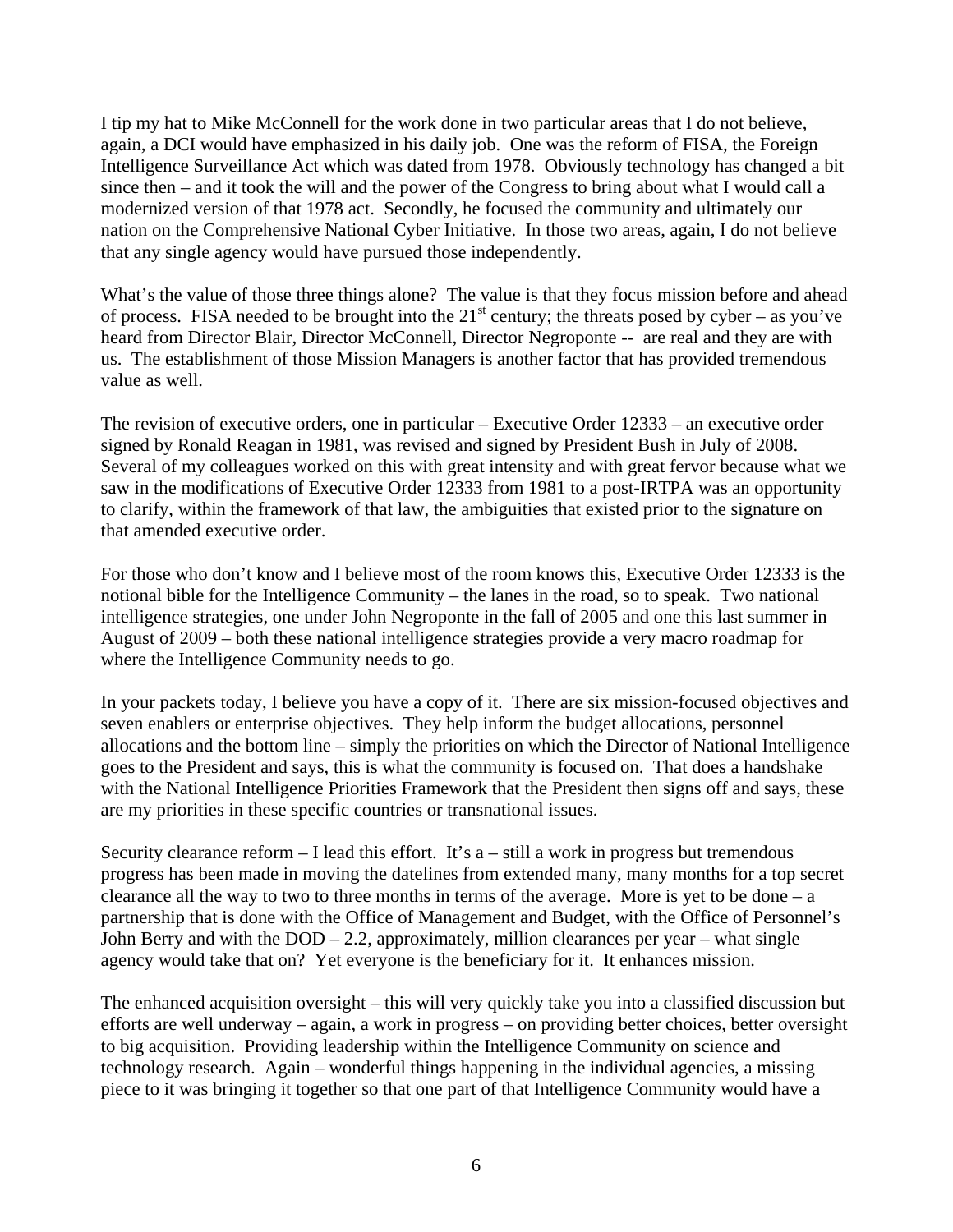perfectly good overlap with what another element of that Intelligence Community is doing today. Providing an investment strategy for that S&T effort.

Finally – just again, not an exclusive list of things that, I think, are value added but it is what I call the big policy issues where no single element of the Intelligence Community is focused on it – that would be space policy, export control regime, just to name a couple. So this is where no single agency has the corner on that particular market but each and every one is a beneficiary with the outcomes of where those policies end up. So before opening it up to your questions – and I will take a recusal that if I can't answer it, again, I will pass that on to the DNI.

Let me wrap up. What does the Intelligence Community look like five years from now? I will, in large measure, leave that up to my immediate boss, Director Blair, to address at noontime. But here's the thing. I have to ask myself – and I think it's worthy of this group to consider – can we reach a consensus? Refer back to the blessing that Jacob was looking for. Can we reach a consensus on what the IC should be including and what obstacles remain in achieving success? What does success look like for a Director of National Intelligence?

See, because I think, on a daily basis, we're into managing expectations. I was saying to Steve Cambone before we came in here it's funny – there's an expectation I believe, and particularly in this town, that you can fix it all and you can fix it fast. The reality is the problems – or better put – the challenges of the Intelligence Community are by definition complex. They're difficult. FISA reform was hard to do. Here's the big surprise. It's supposed to be hard. There's a balance with civil liberties and privacy. Obviously, it's hard to do. Where is that balance? Has it shifted over the last 10 years? Has it shifted within a post-9/11 environment versus a pre-9/11 environment?

The debate over more law enforcement approaches to terrorism versus more intelligence approach to terrorism – those are hard but very healthy debates to have. But there is a certain expectation that in the creation of the DNI – and I'm sure by no one in this room – but just outside this room, an expectation, that he could fix this overnight. It cannot be done. But it can't be done for very good reasons because of the complexities and the tensions that exist. So can we reach consensus on what this blessing looks like for DNI over the next 5 years?

And secondly, how does the DNI ensure responsiveness from that Intelligence Community absent authority, direction and control? So I think a very legitimate question and one worth pondering is that the Congress and the will of the people was expressed in this federated model of 17 organizations, including the Office of the Director of National Intelligence rather than the creation of a Secretary of Intelligence or a Department of Intelligence. So I leave you with that and with one final question – does the DNI have the political support necessary to succeed? And associated with that question, what is the cost of failure? Thank you very much and I gladly take your questions. (Applause.)

QUESTION: Thank you. My question is related to the fundamental issue you raised – one of the fundamental issues. The DCI didn't really have enough authority. It was a struggle over the years. Many people have felt as you, I think, have stated that the DNI doesn't actually have the authority. What authorities would you recommend and can you give any concrete example, not just in theory,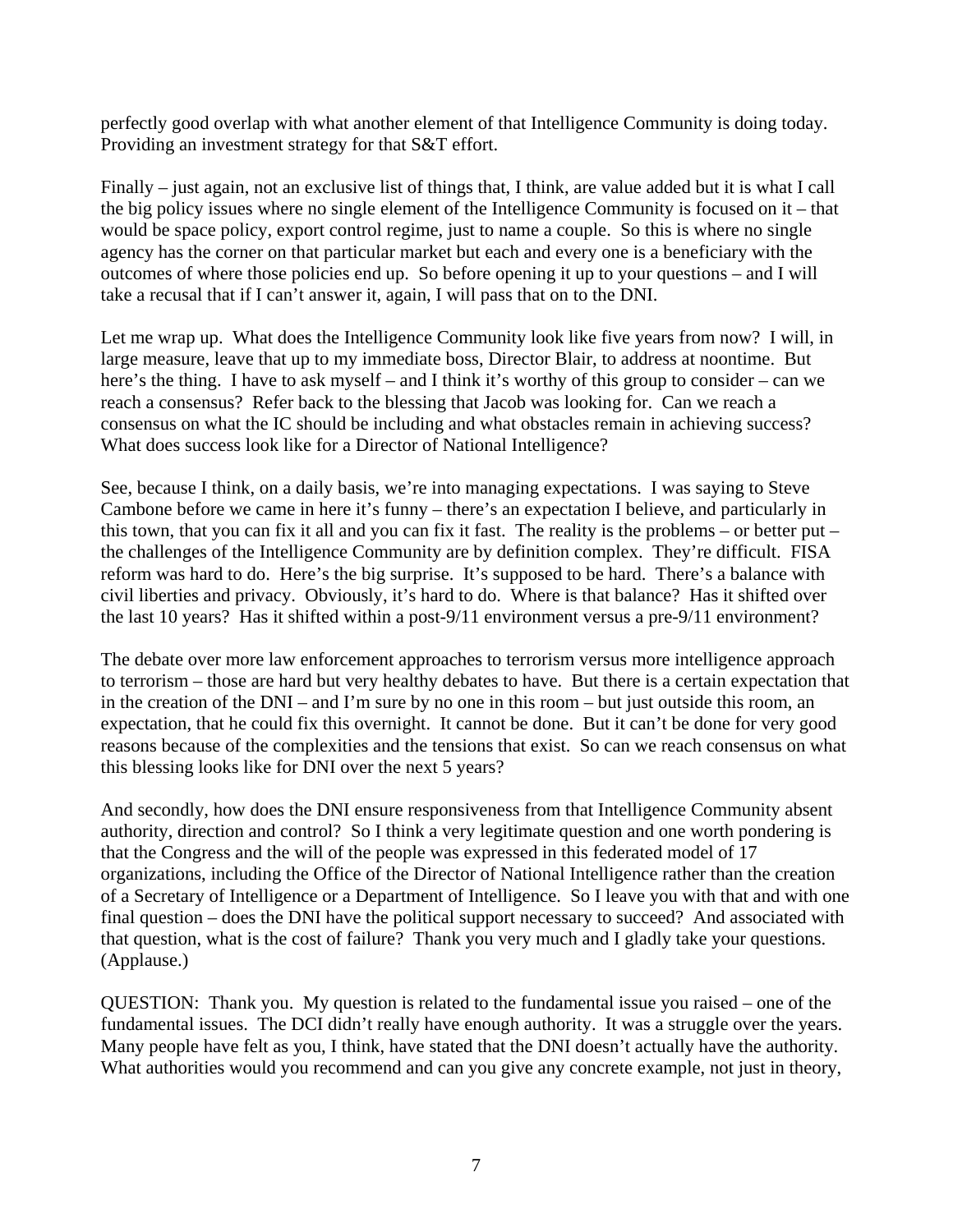but of an authority that you would like to see the DNI have and how might that result in something better happening in a particular instance?

MR. SHEDD: Great couple of questions there. I will let the panels address their view on authorities but I will give you my personal view. I believe the DNI, in essence, has the authorities that he needs today to manage the community. I think the combination of the Intelligence Reform Act, with the clarifications obtained in EO 12333 of July 2008 as amended give the DNI enormous ability to manage this community with the proviso that he has the support in doing so.

I'll give you one example of where the authority that he does have remains a challenge. It's the hire and fire aspect. I think most of you, if not all of you, recognize that that's a very powerful authority in terms of creating the conditions for change within the corporate world or within government, authority, direction and control is executed through that personnel authority. In the still relative youth of the ODNI and the establishment of the DNI, it has not been executed on and one could argue there's been no need to. But it has not been executed on in a way that would clearly make the statement of who's in charge.

So why would you go for additional authorities to, let's say, theoretically want to name the second and third and fourth echelon of every IC element? He's not the Secretary of Intelligence. You hold the top person accountable for their actions. So I, personally, cannot come up with a single authority that I would say, today, he doesn't have that he must have in order to do his job.

QUESTION: I'd like to ask you a question about constituency. You talked about a whole variety of things of external support. What's your view of the community's interest, zeal, commitment to being led by a DNI?

MR. SHEDD: That's a tough one. I break down the community, the 16 organizations, in, sort of, three tiers – tier of the six big organizations in it, four of which reside inside the Department of Defense, the CIA and the FBI. So the National Security Agency, the National Geospatial Agency, the National Reconnaissance Agency or Organization and – let's see the – which one did I leave out? The DIA, the Defense Intelligence Agency. They, by definition, in budget and personnel, account for the predominant part of the community. Those numbers are classified, so I'm not going to give them to you.

Then you have your middle tier. The middle tier are your departmental elements. So State and Treasury and Drug Enforcement Administration, et cetera have a small element of various sizes – DHS has Intelligence and Analysis and so forth. And then you have your military services. Now, please don't take away that one's more important than the other. It's simply a way to think about your question and how to answer it. Let me start from the bottom up.

The military services are very happy to, sort of, have a nexus into the Intelligence Community to have national means support their tactical requirements. They have some national requirements but they largely support tactical. The middle tier is very happy with the creation, in my view, of a Director of National Intelligence because they get on the map. A million dollars here or there makes a big difference; 100 to 150 billets makes a big difference for them.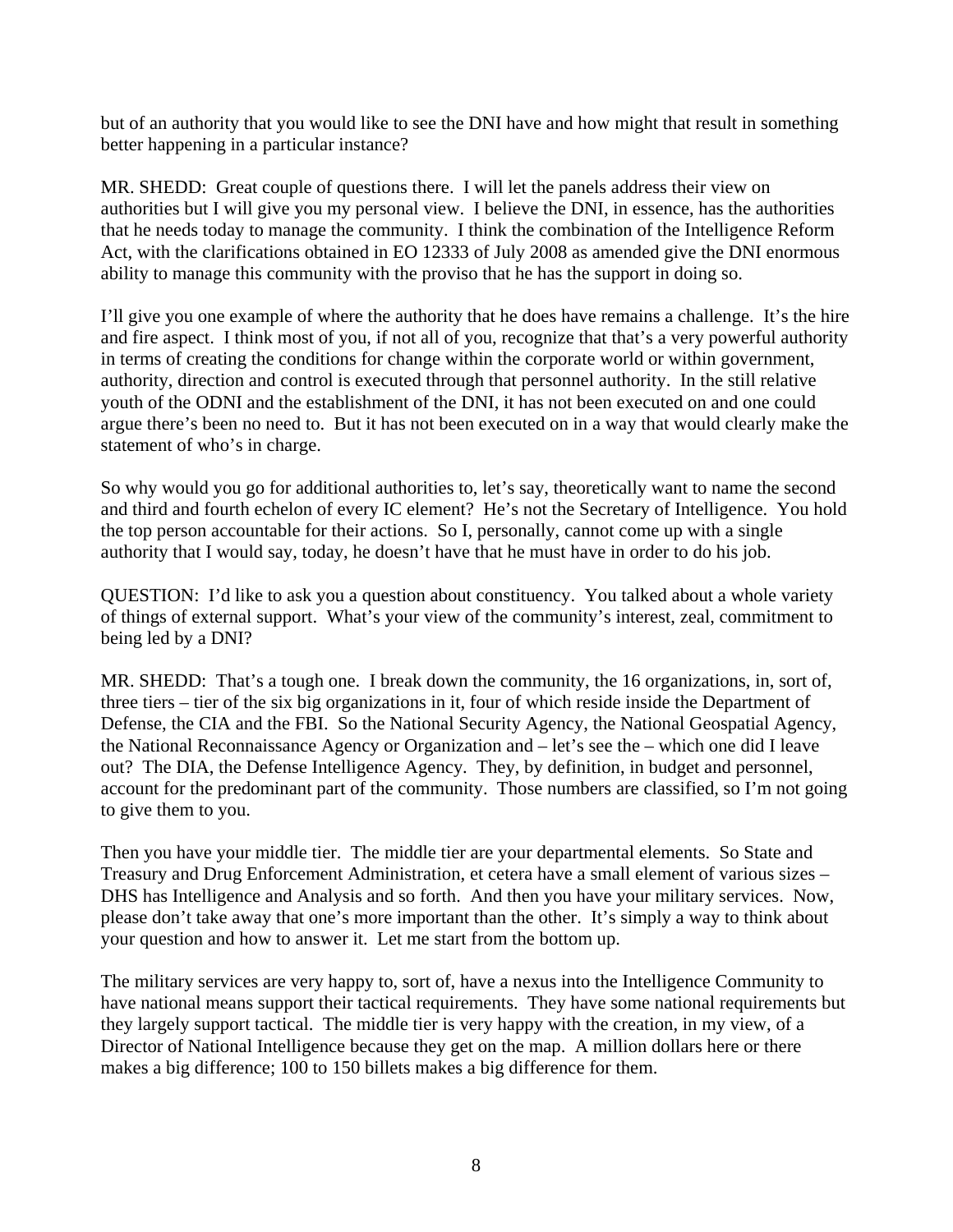It's in the large ones – and I think there you face well established – and for good reason – esprit de corps, some might call it cultures of, doing quite well, thank you very much. For good reason, they have a long history and tradition to be proud of as individual agencies. And that's a wonderful thing. I am proud to be an officer of, formerly, of the clandestine – of the DO – now, the National Clandestine Service, as a CIA officer. That's a wonderful thing.

One thing that has been exaggerated is that in the creation of the Director of National Intelligence, what the DNI really wants to do is make all of them look the same. Nothing could be further from the truth. In fact, the strength – the backbone of our nation's intelligence capability is making sure that you have better-trained and better-focused tradecraft in each and every one of those agencies that are collector agencies. I don't want a HUMINT-focused case officer becoming a signals intelligence officer. Rather, what I'm looking for, then, is how do you integrate it?

Now to your part on what's the zeal, or the buy-in, or your description – it's mixed. That's evolutionary in and of itself. Most bureaucracies, I would suggest, respond to self-interest. That's no surprise. If they see a value in the contribution that they bring or that they're seeking from a DNI, they play well in the sandbox; other times, they don't play so well because they fall back on the practices that it's easier to be quasi-independent from an overall direction of a DNI or a leadership role of a DNI.

So in that sense, it's mixed and it's a work in progress. And by the way, it's not necessarily bad behavior. It's simply how they respond to this leadership challenge for the DNI. Now, I might add the DNI, both established under Director McConnell and then subsequently carried forward by Director Blair, he uses the Executive Committee with the representation of all those 16 element heads to bring them together against hard issues, and particularly where difficult decisions needs to be made on budget allocation and resources overall. So there is a working model, in terms of responding to those needs by the individual elements. I hope that answers your question.

QUESTION: David, thank you for a very cogent and passionate account about what the DNI has done. I wonder if you would say a bit more about what you think all this reform looks like to the users of the intelligence – the policymaker who rely on intelligence to reduce uncertainty, which is ultimately all intelligence can ever hope to do.

Do you think that the nature and content of the president's daily briefing has subsequently  $-$  is significantly and materially altered, following the reforms? How do you think some of the top policymakers in the major departments of government would think that the service they receive has changed, as a result of what has happened? Thank you.

MR. SHEDD: Great question that I could easily answer, go ask them, but I won't do that. Obviously, they provide continuous feedback, in terms of how they see it. I believe that in the area of counterterrorism, the users of that intelligence are much better served than nine years ago.

Why? Because the basis in which a National Counterterrorism Center or the elements within the intelligence communities, like counterterrorism centers throughout other elements, bring their information together to provide both strategic and tactical analysis that helps inform, again, that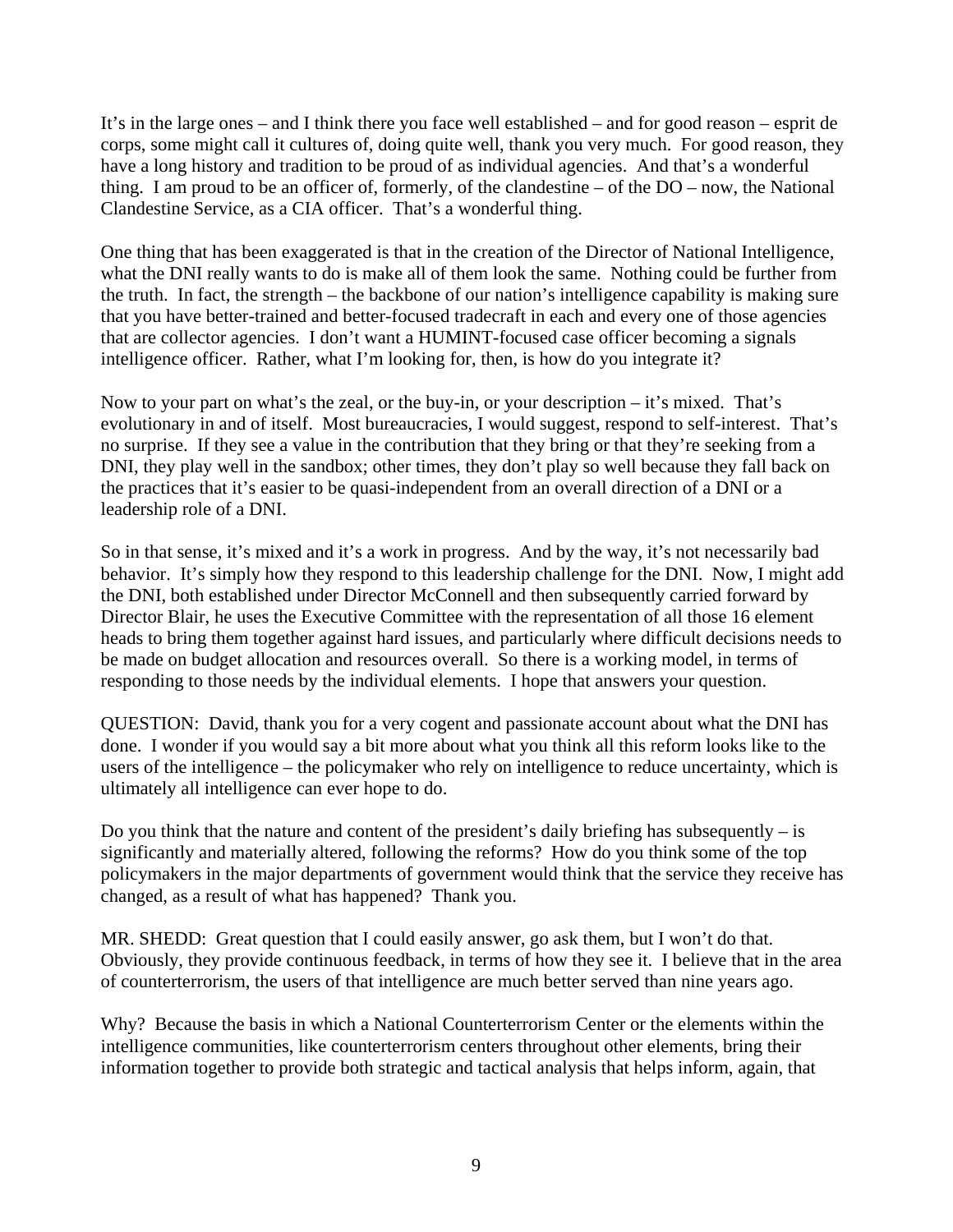strategic picture, or even the tactical picture, when it comes to threats. So we are better off there, unquestionably, in my mind, in terms of the product.

I also believe that on those hard issues that I mentioned where, either the Mission Managers or the management of mission has brought a laser focus, the customers, the users of that intelligence and that wide range of customer sets or users of that intelligence are very pleased with it. It has led to identifying gaps. It doesn't make it any easier to fill those gaps. It requires hard work and stick-toit-iveness to close those and to succeed.

But where you do have it is, the community has focused its resources in order to go after that. I mean, clearly, I could give examples that would go into the classified world of where that's occurring on a daily basis, in terms of that product. The President's Daily Brief is always shaped around what customer number one wants, in terms of style, and to the degree that he's using it to inform his decisions. I would say, again, he is getting in a post-Iraq-WMD environment, alternative views -- the analytic tradecraft behind those is tested in ways that I believe has made the product a better product. The National Intelligence Estimates, I think, go through a more arduous process when it comes to the vetting of the information, as well, clearly taking a number of the WMD commission recommendations and applying those recommendations to analytic tradecraft, in a way that the customer is, I would hope, more satisfied that the arduous look into the basis for the judgments being made or the assessments being made are in fact supported in their underlying assumptions from the – or reporting that's provided that.

QUESTION: Greg Schulte. I'd like to try to answer, as a policymaker, the last question, but I also have some questions for you. I'm not of the Intelligence Community, but I worked with the Intelligence Community through my government career. David Shedd was one of my tutors. David, I thank you for that. John McLaughlin was, too. My last job, I was a very heavy user of intelligence. I was the U.S. Ambassador to the International Atomic Energy Agency for four years. And Iran was one of my focal points.

And I can say, from what I sat, first off, I received excellent support from the Intelligence Community. If I needed intel, I got it; if I needed analysis, I got it. And one thing I noticed during those four years – I can't be very specific, but I think I can attribute this to intelligence reform – is that the quality of intelligence went up – the depth and breadth, without being explicit. I think a lot of it had to do with the mission managers and the integrated focus that was put on that. So I think that was very important.

I also had a very important advocate in something that was created called the National Counterproliferation Center. I was very fortunate because my predecessor in Vienna, Ken Brill, was the head of that, so he understood what my job was. And so when I had issues, I would call up Ken. And I'd have an issue and somebody would say, you want to release intelligence to the IAEA? They're foreigners there. (Chuckles.)

Well, of course, it's full of foreigners, but you have to make a judgment there. And I'd call up Ken and he'd help me through that. So I was very fortunate in that I had an advocate. Now, three issues – I'm only going to ask you to address two. NIEs – I never want to see something like the 2007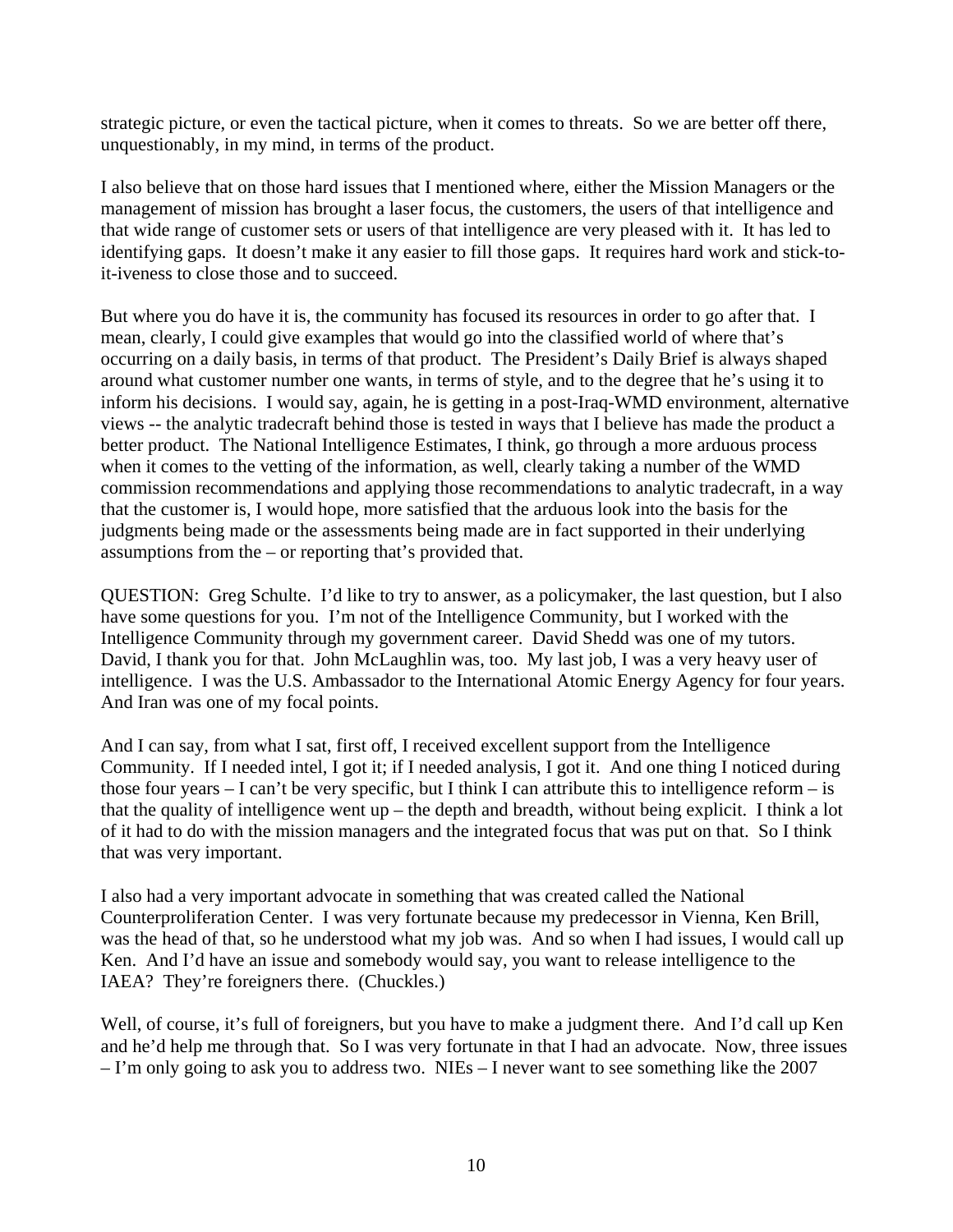NIE again. Nothing did more to set back my job there, in terms of how the key judgments were drafted. But that's a different discussion.

But where I do have two questions – where I saw there could have been improvement – one is in terms of the integration of intelligence. Where I sat in Vienna, I didn't see technical analysis integrated with political analysis as I would have liked. I didn't see classified analysis connected enough with unclassified analysis. I was the integrator of national intelligence, and I didn't think that was right.

The second thing is, it was hard to get actionable intelligence. And for me, actionable intelligence wasn't intelligence that said, go intercept that ship; it was something that I, as a diplomat, could use. We could release it to others. I could use it, even publicly. That was hard. The Intelligence Community wasn't set up to provide me that type of actionable intelligence, and there were times when I gave up on it.

So I got terrific support. I saw improvements because of intelligence reform. But is there more that intel reform should do to integrate intelligence for the user and make it more actionable? Thanks, David. Thank you for the support you've given me.

MR. SHEDD: Thank you, Greg. Great questions. Part of that evolutionary process, I maintain, within the Intelligence Community, particularly on the collector side, is the recognition of the abundance of open-source information. And I think we are only beginning to turn the page at looking at that. The Open Source Center, which has an executive agent nexus to us – it's with CIA, but it's under the DNI's overall leadership – is an area where there is a much stronger bond being created into the analytic community than, probably, 15, 20 years ago.

And I would turn to John [McLaughlin] if, later, you want to talk about how the analysts are tapping into that open-source information so that you get a more integrated picture. I think one of the things that we continue to encourage our State colleagues is that in the production of State cables, there be an old-fashioned way of getting that information out to the community.

Why? Because the dependency – and I'll be fairly blunt about this – but the dependency on e-mail has created an increasing shortfall of State reporting that actually reaches the IC – I'm sure not out of the IAEA office there, but in many places – so that we feel, as a community, we are actually falling short of being able to tap into diplomatic reporting.

And John Negroponte and I had several conversations about this, both when he was at the ODNI and then subsequently, when he went over as Deputy Secretary of State. So I think there is a requirement, in fact, to bring all information to bear on the question or the problem that is being addressed. A harder one is this whole issue of releasability. It certainly is an instrument available in terms of what proverbially are called the demarches.

The tension there is always on the protection of the source and/or the method in which it was acquired. And at times, the sensitivity precludes, certainly, an explicit reference to the knowledge of that information for that purpose. That said, I think it falls on the community, again, to do what it can to satisfy the needs of the user of that intelligence, in terms of providing the impetus for that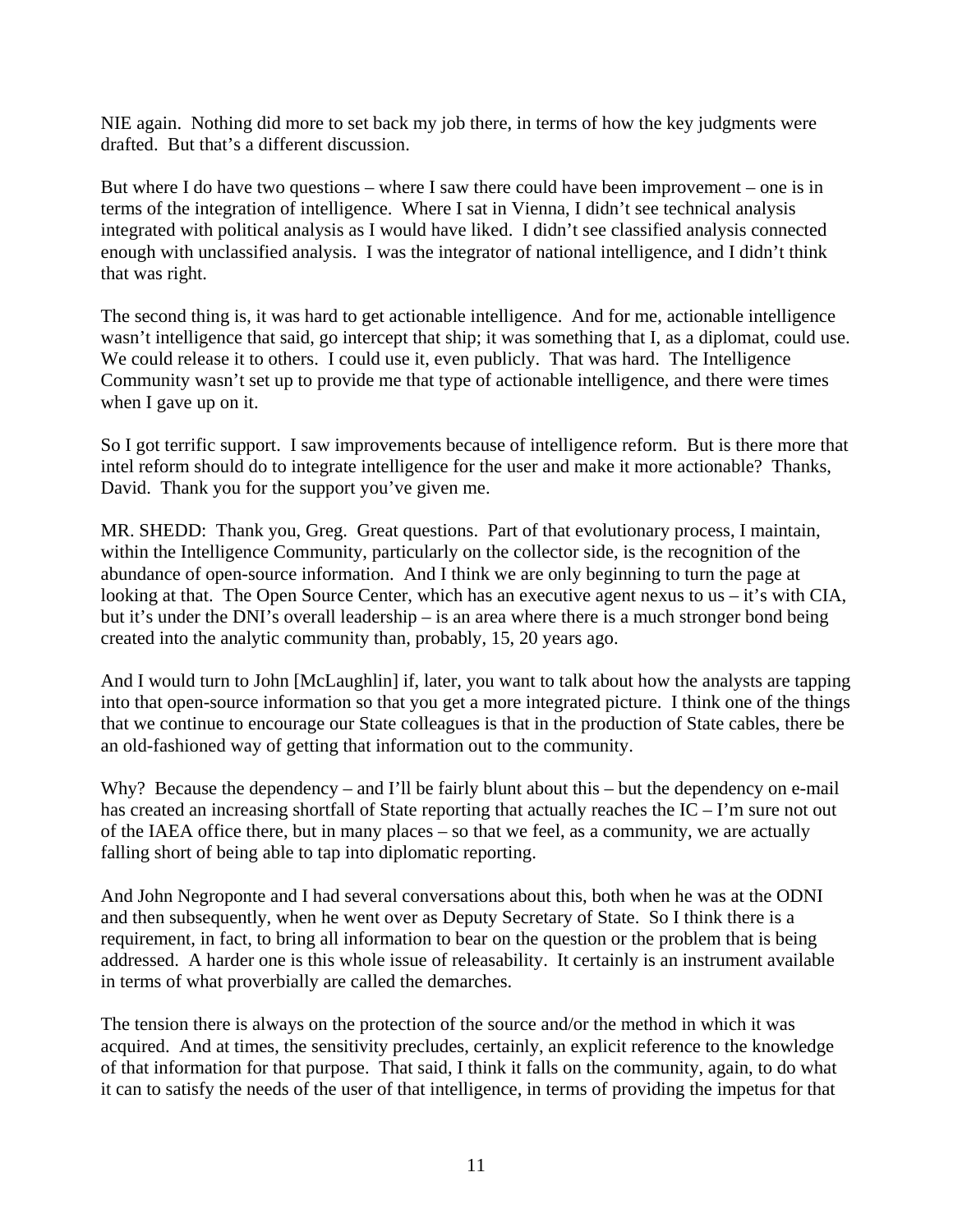foreign policy objective. And so I would say more work needs to be done, but I don't see any time soon that, that will become an easy problem to solve, simply because of that natural tension. John?

QUESTION: Thanks, David. You said that – I think persuasively – that the DNI cannot succeed without the present and visible support of the president and the Congress – the executive and legislative branches. I think we'd all agree something's missing there. What is it? And what would success look like, for the DNI, if you had the support that you need? And I did hear you say that the DNI has adequate statutory authorities, so there seems to be some problem in executing some of those authorities. How could the executive branch and the Congress help in the daily implementation of those statutes? Thank you.

MR. SHEDD: I believe the visible support for the DNI is played out through the engagement with the DNI in policy circles, where he is informing the policy options, where his advice is fully considered. And I think that is occurring today in his principal intelligence advisor role.

I think there needs to be constant vigilance toward defining what the Director of National Intelligence objectives are in terms of the management of the community, and then getting buy-in from those constituencies that you just described, and then publicly supporting him in that regard. And I will leave to the panels their observations of whether that's occurring today or not.

QUESTION: Hi, David. You stated initially that you believe the overarching question or critical question is whether the ODNI is carrying out the mission for which it was established, as opposed to this question of numbers – how many staff. So I'd like to know why you believe the question of numbers has gotten so much more visibility, controversy and airtime than your question, that you believe is more critical?

MR. SHEDD: It's a lot easier to focus on numbers. We're quantitative and it can be an easy distraction to a much harder question to answer, which is the latter question. And so I think it has had the effect of turning the discussion or the debate over a DNI toward a shiny little object that's over here, rather than getting to the core question, is it in fact meeting the intention of the 9/11 Commission, IRTPA, the WMD Commission, in terms of what they sought to do? And if not, what are those obstacles?

And I'm suggesting when you juxtapose those numbers against a community of approximately 100,000, it doesn't make a whole lot of sense to have the argument in the dozens of people, versus the mission. And so I'll leave it at that. And why? Because it's probably easier to go towards that question. But it does go to the heart of the matter of, what does a DNI look like? What does an ODNI look like, in terms of executing those responsibilities?

So I've heard it said it's a person who sits with a clerical staff and a sort of rolodex and sort of calls people, you know. Then it's a really, really small staff. Or it's something that's far more – even bigger than what it is. So at times – to not diminish the argument about the numbers – it, at times, is actually more a reflection of what a DNI should be. And that's where we continue to work at getting that better defined.